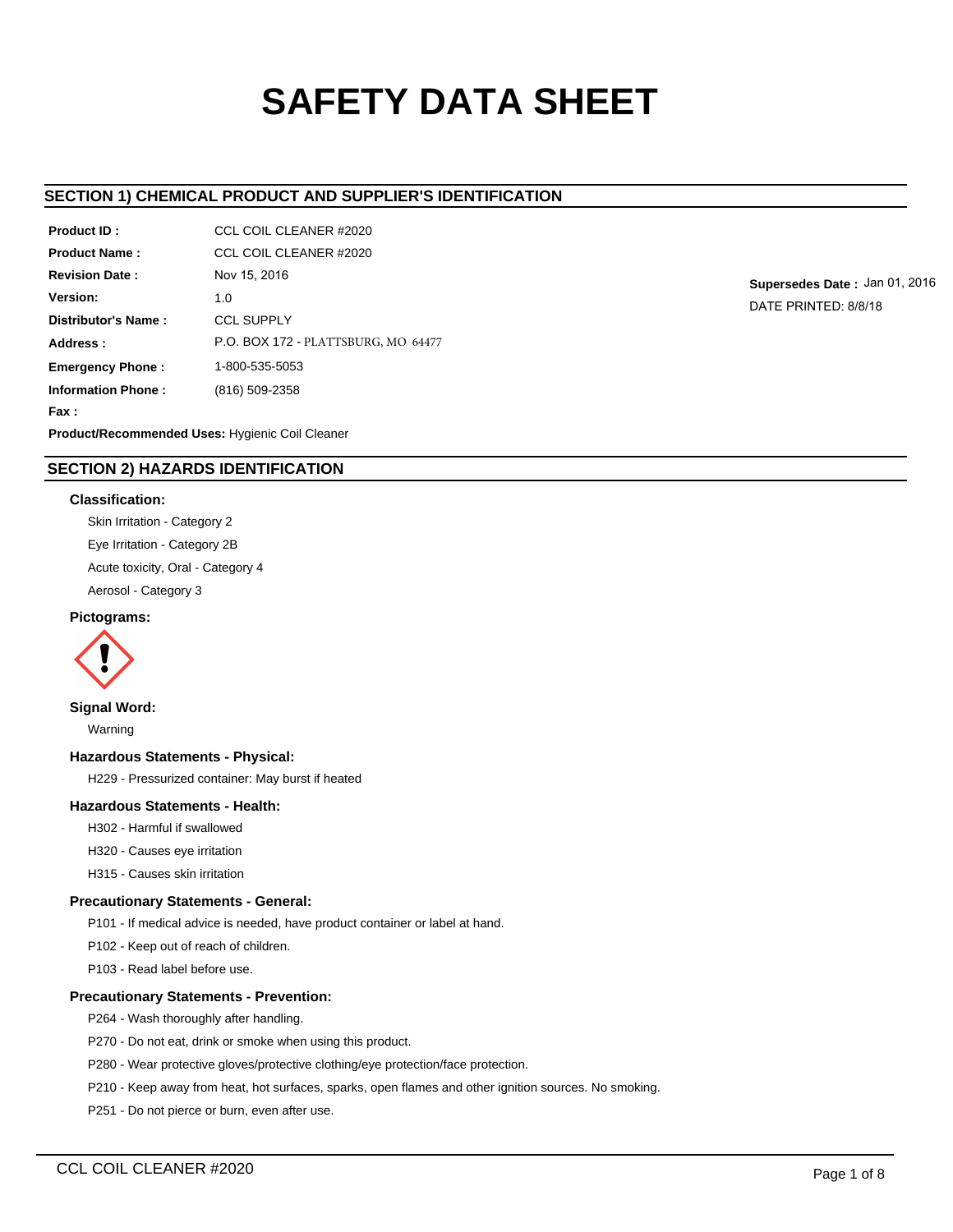## **Precautionary Statements - Response:**

P301 + P310 - IF SWALLOWED: Immediately call a POISON CENTER or doctor.

P305 + P351 + P338 - IF IN EYES: Rinse cautiously with water for several minutes. Remove contact lenses, if present and easy to do. Continue rinsing.

P337 + P313 - If eye irritation persists: Get medical advice/attention.

P302 + P352 - IF ON SKIN: Wash with plenty of soap and water.

P332 + P313 - If skin irritation occurs: Get medical advice/attention.

P362 + P364 - Take off contaminated clothing and wash it before reuse.

#### **Precautionary Statements - Storage:**

P410 - Protect from sunlight.

P412 - Do not expose to temperatures exceeding 50 °C/122 °F.

#### **Precautionary Statements - Disposal:**

P501 - Dispose of contents and container in accordance with all local, regional, national and international regulations.

## **SECTION 3) COMPOSITION / INFORMATION ON INGREDIENTS**

| <b>CAS</b>   | <b>Chemical Name</b>            | % by Weight     |  |
|--------------|---------------------------------|-----------------|--|
| 0007732-18-5 | <b>WATER</b>                    | 55% - 98%       |  |
| 0000111-76-2 | ETHYLENE GLYCOL MONOBUTYL ETHER | $2\% - 5\%$     |  |
| 0000106-97-8 | <b>BUTANE</b>                   | $2\% - 4\%$     |  |
| 0000075-28-5 | <b>ISOBUTANE</b>                | $1\% - 2\%$     |  |
| 0000074-98-6 | <b>PROPANE</b>                  | $1\% - 2\%$     |  |
| 0000067-63-0 | <b>ISOPROPYL ALCOHOL</b>        | $0.1\% - 1.9\%$ |  |
| 0006834-92-0 | SODIUM METASILICATE             | $0.1\% - 1.9\%$ |  |
|              |                                 |                 |  |

# **SECTION 4) FIRST-AID MEASURES**

#### **Inhalation:**

Remove source of exposure or move person to fresh air and keep comfortable for breathing.

If exposed/feel unwell/concerned: Call a POISON CENTER/doctor.

Eliminate all ignition sources if safe to do so.

#### **Eye Contact:**

Remove source of exposure or move person to fresh air. Rinse eyes cautiously with lukewarm, gently flowing water for several minutes, while holding the eyelids open. Remove contact lenses, if present and easy to do. Continue rinsing for a duration of 15-20 minutes. Take care not to rinse contaminated water into the unaffected eye or onto the face. If eye irritation persists: Get medical advice/attention.

# **Skin Contact:**

Take off immediately all contaminated clothing, shoes and leather goods (e.g. watchbands, belts). Gently blot or brush away excess product. Wash with plenty of lukewarm, gently flowing water for a duration of 15-20 minutes. Call a POISON CENTER/doctor if you feel unwell. Store contaminated clothing under water and wash before reuse or discard.

#### **Ingestion:**

Rinse mouth. Do NOT induce vomiting. Immediately call a POISON CENTER/doctor. If vomiting occurs naturally, lie on your side, in the recovery position.

Never give anything by mouth to an unconscious or convulsing victim. Keep person warm and quiet.

## **SECTION 5) FIRE-FIGHTING MEASURES**

## **Suitable Extinguishing Media:**

Use water, fog, dry chemical, or carbon dioxide.

Carbon dioxide can displace oxygen. Use caution when applying carbon dioxide in confined spaces. Simultaneous use of foam and water on the same surface is to be avoided as water destroys the foam.

#### **Unsuitable Extinguishing Media:**

Water may be ineffective but can be used to cool containers exposed to heat or flame.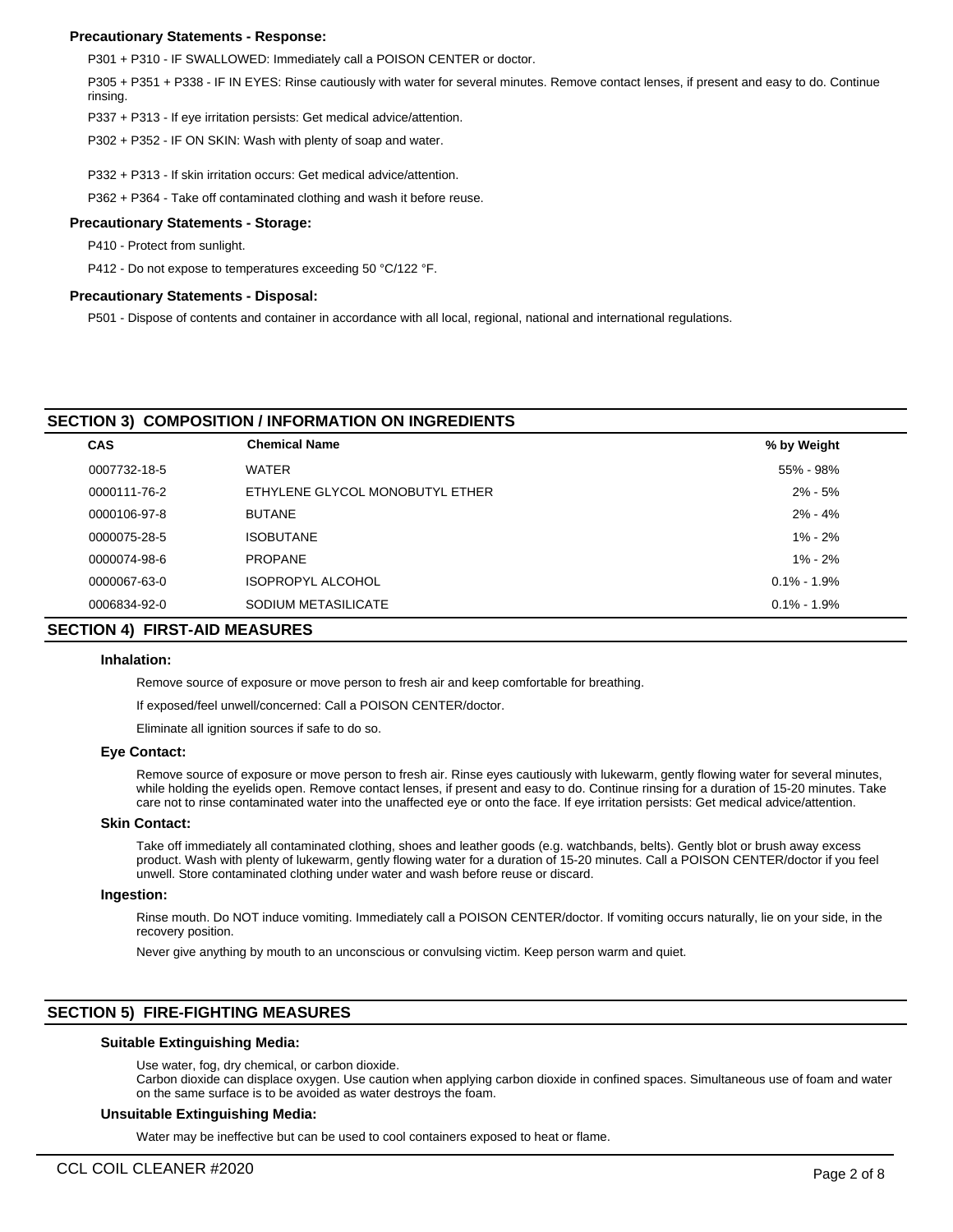#### **Specific Hazards in Case of Fire:**

Contents under pressure. Keep away from ignition sources and open flames. Exposure of containers to extreme heat and flames can cause them to rupture often with violent force.

Aerosol cans may rupture when heated.

Heated cans may burst.

In fire, will decompose to carbon dioxide, carbon monoxide

#### **Fire-Fighting Procedures:**

Isolate immediate hazard area and keep unauthorized personnel out. Stop spill/release if it can be done safely. Move undamaged containers from immediate hazard area if it can be done safely. Water spray may be useful in minimizing or dispersing vapors and to protect personnel.

Dispose of fire debris and contaminated extinguishing water in accordance with official regulations.

#### **Special Protective Actions:**

Wear protective pressure self-contained breathing apparatus (SCBA)and full turnout gear.

Care should always be exercised in dust/mist areas.

# **SECTION 6) ACCIDENTAL RELEASE MEASURES**

#### **Emergency Procedure:**

Flammable/combustible material.

ELIMINATE all ignition sources (no smoking, flares, sparks, or flames in immediate area). Stay upwind; keep out of low areas. Immediately turn off or isolate any source of ignition. Keep unnecessary people away; isolate hazard area and deny entry. Do not touch or walk through spilled material. Clean up immediately. Use absorbent sweeping compound to soak up material and put into suitable container for proper disposal.

#### **Recommended Equipment:**

Wear safety glasses and gloves.

#### **Personal Precautions:**

ELIMINATE all ignition sources (no smoking, flares, sparks, or flames in immediate area). Use explosion proof equipment. Avoid breathing vapor. Avoid contact with skin, eye or clothing. Do not touch damaged containers or spilled materials unless wearing appropriate protective clothing.

#### **Environmental Precautions:**

Stop spill/release if it can be done safely. Prevent spilled material from entering sewers, storm drains, other unauthorized drainage systems and natural waterways by using sand, earth, or other appropriate barriers.

# **SECTION 7) HANDLING AND STORAGE**

#### **General:**

For industrial and institutional use only. For use by trained personnel only. Keep away from children. Wash hands after use. Do not get in eyes, on skin or on clothing. Do not breathe vapors or mists. Use good personal hygiene practices. Eating, drinking and smoking in work areas is prohibited. Remove contaminated clothing and protective equipment before entering eating areas. Eyewash stations and showers should be available in areas where this material is used and stored.

#### **Ventilation Requirements:**

Use only with adequate ventilation to control air contaminants to their exposure limits. The use of local ventilation is recommended to control emissions near the source.

#### **Storage Room Requirements:**

Keep container(s) tightly closed and properly labeled. Store in cool, dry, well-ventilated areas away from heat, direct sunlight and incompatibilities. Store in approved containers and protect against physical damage. Keep containers securely sealed when not in use. Indoor storage should meet OSHA standards and appropriate fire codes. Containers that have been opened must be carefully resealed to prevent leakage. Empty container retain residue and may be dangerous.

Do not cut, drill, grind, weld, or perform similar operations on or near containers. Do not pressurize containers to empty them. Ground all structures, transfer containers and equipment to conform to the national electrical code. Use procedures that prevent static electrical sparks. Static electricity may accumulate and create a fire hazard.

Store at temperatures below 120°F.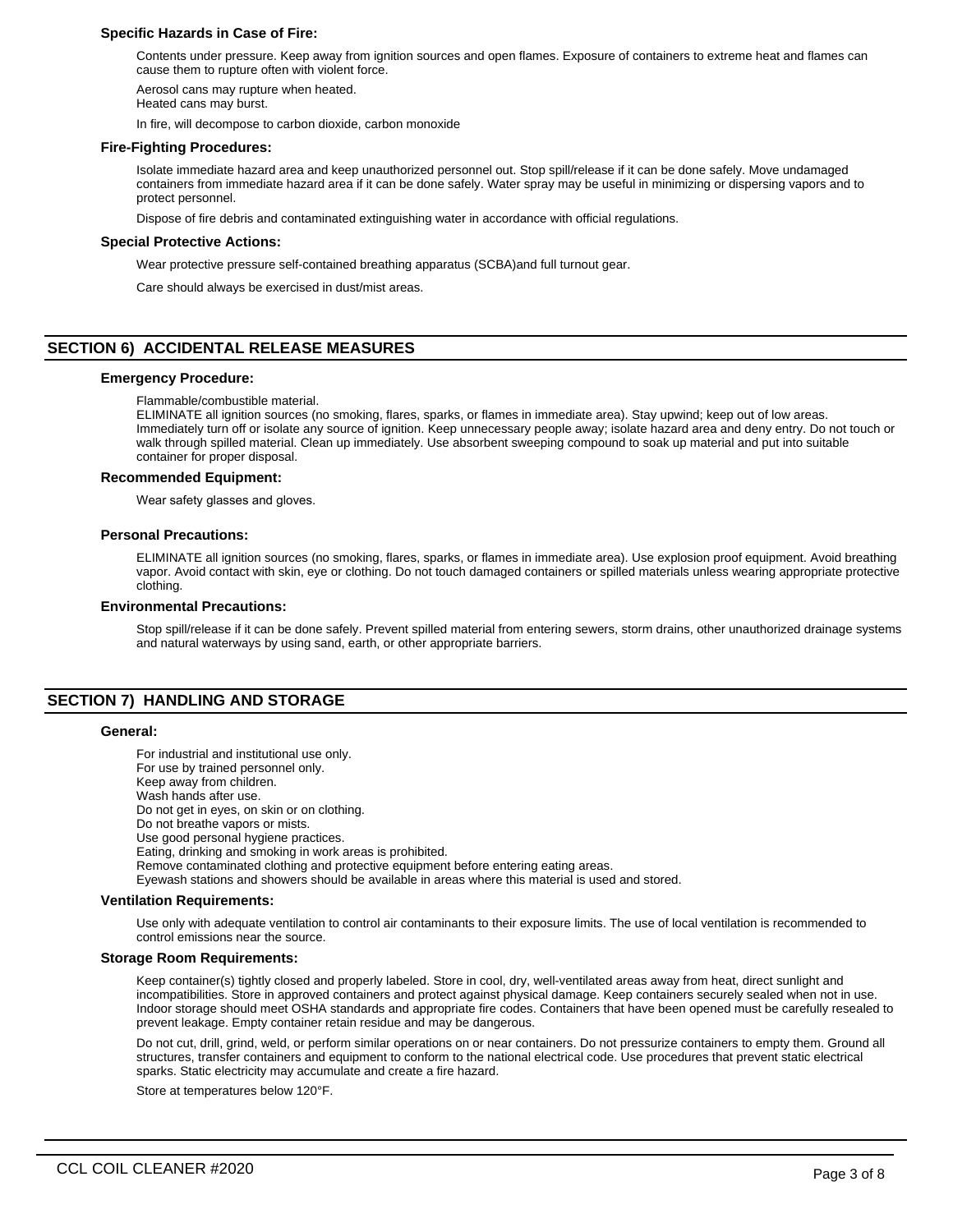# **Eye Protection:**

Chemical goggles, safety glasses with side shields or vented/splash proof goggles. Contact lenses may absorb irritants. Particles may adhere to lenses and cause corneal damage.

#### **Skin Protection:**

Wear gloves, long sleeved shirt, long pants and other protective clothing as required to minimize skin contact.

Use of gloves approved to relevant standards made from the following materials may provide suitable chemical protection: PVC, neoprene or nitrile rubber gloves. Suitability and durability of a glove is dependent on usage, e.g. frequency and duration of contact, chemical resistance of glove material, glove thickness, dexterity. Always seek advice from glove suppliers. Contaminated gloves should be replaced. Chemical-resistant clothing is recommended to avoid prolonged contact. Avoid unnecessary skin contact.

# **Respiratory Protection:**

If engineering controls do not maintain airborne concentrations to a level which is adequate to protect worker, a respiratory protection program that meets or is equivalent to OSHA 29 CFR 1910.134 and ANSI Z88.2 should be followed. Check with respiratory protective equipment suppliers. Where air-filtering respirators are suitable, select an appropriate combination of mask and filter. Select a filter suitable for combined particulate/organic gases and vapors.

When spraying more than one half can continuously or more than one can consecutively, use NIOSH approved respirator.

| <b>Chemical Name</b>                      | <b>OSHA</b><br>TWA<br>(ppm) | <b>OSHA</b><br>TWA<br>(mg/m3) | <b>OSHA</b><br><b>STEL</b><br>(ppm) | <b>OSHA</b><br><b>STEL</b><br>(mg/m3) | OSHA-<br>Tables-<br>Z1,2,3 | <b>OSHA</b><br>Carcinogen | <b>OSHA</b><br><b>Skin</b><br>designation | <b>NIOSH</b><br>TWA<br>(ppm) | <b>NIOSH</b><br>TWA<br>(mg/m3) | <b>NIOSH</b><br><b>STEL</b><br>(ppm) | <b>NIOSH</b><br><b>STEL</b><br>(mg/m3) | <b>NIOSH</b><br>Carcinogen |
|-------------------------------------------|-----------------------------|-------------------------------|-------------------------------------|---------------------------------------|----------------------------|---------------------------|-------------------------------------------|------------------------------|--------------------------------|--------------------------------------|----------------------------------------|----------------------------|
| <b>BUTANE</b>                             |                             |                               |                                     |                                       |                            |                           |                                           | 800                          | 1900                           |                                      |                                        |                            |
| ETHYLENE GLYCOL<br><b>MONOBUTYL ETHER</b> | 50                          | 240                           |                                     |                                       |                            |                           |                                           | 5                            | 24                             |                                      |                                        |                            |
| <b>ISOBUTANE</b>                          |                             |                               |                                     |                                       |                            |                           |                                           | 800                          | 1900                           |                                      |                                        |                            |
| <b>ISOPROPYL</b><br>ALCOHOL               | 400                         | 980                           |                                     |                                       |                            |                           |                                           | 400                          | 980                            | 500                                  | 1225                                   |                            |
| <b>PROPANE</b>                            | 1000                        | 1800                          |                                     |                                       |                            |                           |                                           | 1000                         | 1800                           |                                      |                                        |                            |

| <b>Chemical Name</b>                      | <b>ACGIH</b><br><b>TWA</b><br>(ppm)                 | <b>ACGIH</b><br><b>TWA</b><br>(mg/m3) | <b>ACGIH</b><br><b>STEL</b><br>(ppm) | <b>ACGIH</b><br><b>STEL</b><br>(mg/m3) |
|-------------------------------------------|-----------------------------------------------------|---------------------------------------|--------------------------------------|----------------------------------------|
| <b>BUTANE</b>                             | 1000                                                |                                       |                                      |                                        |
| ETHYLENE GLYCOL<br><b>MONOBUTYL ETHER</b> | 20                                                  | 97                                    |                                      |                                        |
| <b>ISOBUTANE</b>                          | 1000                                                |                                       |                                      |                                        |
| <b>ISOPROPYL</b><br><b>ALCOHOL</b>        | 200                                                 |                                       | 400                                  |                                        |
| <b>PROPANE</b>                            | See<br>Appendix<br>$F$ Minimal<br>Oxygen<br>Content |                                       |                                      |                                        |

# **SECTION 9) PHYSICAL AND CHEMICAL PROPERTIES**

## **Physical and Chemical Properties**

| Density                 | 7.68821 lb/gal |
|-------------------------|----------------|
| Density VOC             | 0.96103 lb/gal |
| % VOC                   | 12.50000%      |
| <b>VOC Actual</b>       | 0.96103 lb/gal |
| <b>VOC Actual</b>       | 115.15975 g/l  |
| Appearance              | Foam           |
| Odor Threshold          | N.A.           |
| <b>Odor Description</b> | Mint           |
|                         |                |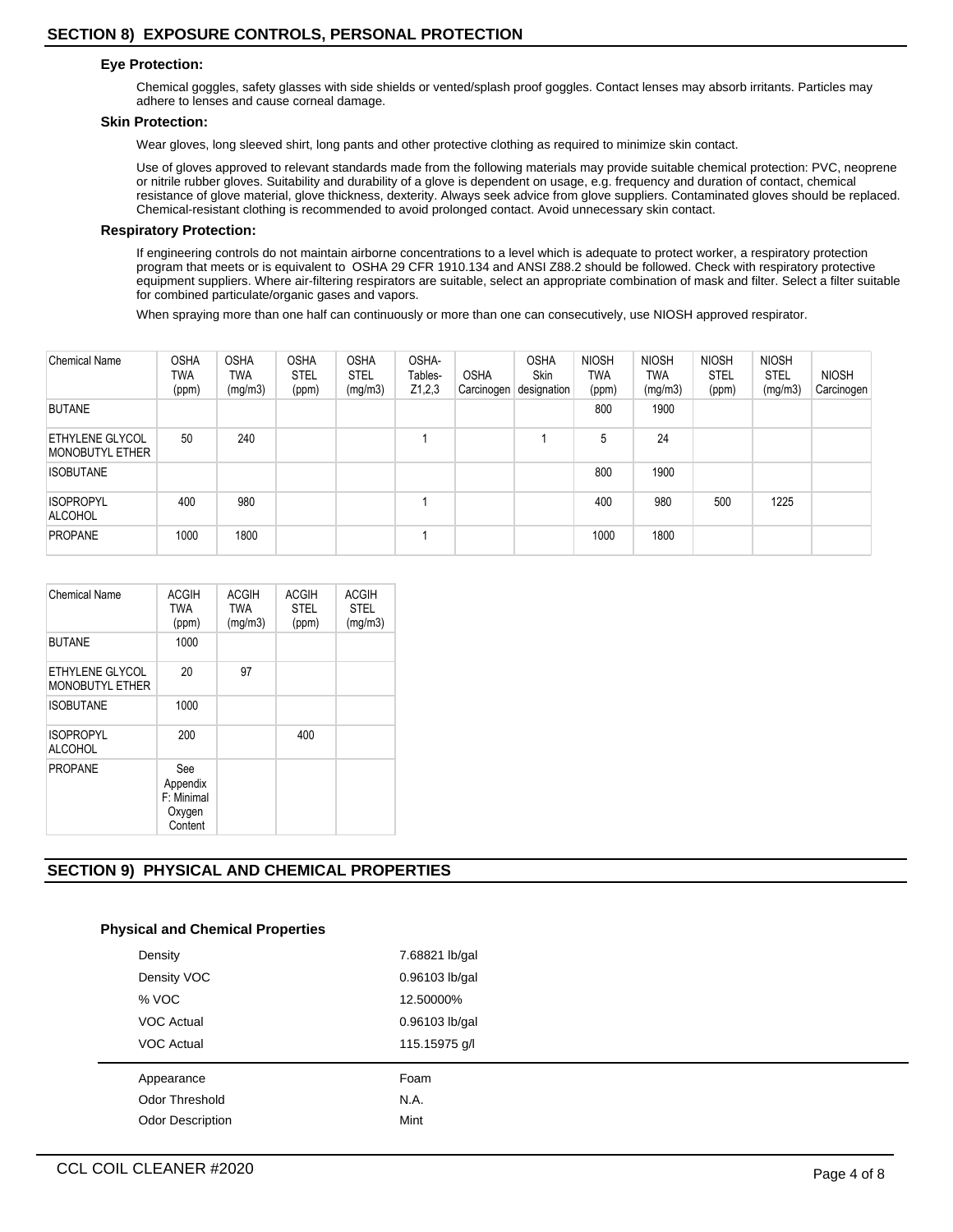| рH                           | 13                |
|------------------------------|-------------------|
| <b>Water Solubility</b>      | Soluble           |
| Flammability                 | N/A               |
| <b>Flash Point Symbol</b>    | N.A.              |
| Flash Point                  | N.A.              |
| Viscosity                    | N.A.              |
| Lower Explosion Level        | N.A.              |
| <b>Upper Explosion Level</b> | N.A.              |
| <b>Melting Point</b>         | N.A.              |
| Vapor Density                | Slower than ether |
| <b>Freezing Point</b>        | N.A.              |
| Low Boiling Point            | N.A.              |
| High Boiling Point           | N.A.              |
| Decomposition Pt             | 0                 |
| Auto Ignition Temp           | N.A.              |
| <b>Evaporation Rate</b>      | Slower than ether |

# **SECTION 10) STABILITY AND REACTIVITY**

# **Stability:**

#### Stable.

## **Conditions to Avoid:**

High temperatures.

# **Incompatible Materials:**

None known.

# **Hazardous Reactions/Polymerization:**

Will not occur.

# **Hazardous Decomposition Products:**

In fire, will decompose to carbon dioxide, carbon monoxide.

# **SECTION 11) TOXICOLOGICAL INFORMATION**

## **Skin Corrosion/Irritation:**

Overexposure will cause defatting of skin.

# **Serious Eye Damage/Irritation:**

Overexposure will cause redness and burning sensation.

# **Carcinogenicity:**

No data available

# **Germ Cell Mutagenicity:**

No data available

# **Reproductive Toxicity:**

No data available

# **Respiratory/Skin Sensitization:**

No data available

# **Specific Target Organ Toxicity - Single Exposure:**

No data available

# **Specific Target Organ Toxicity - Repeated Exposure:**

No data available

# **Aspiration Hazard:**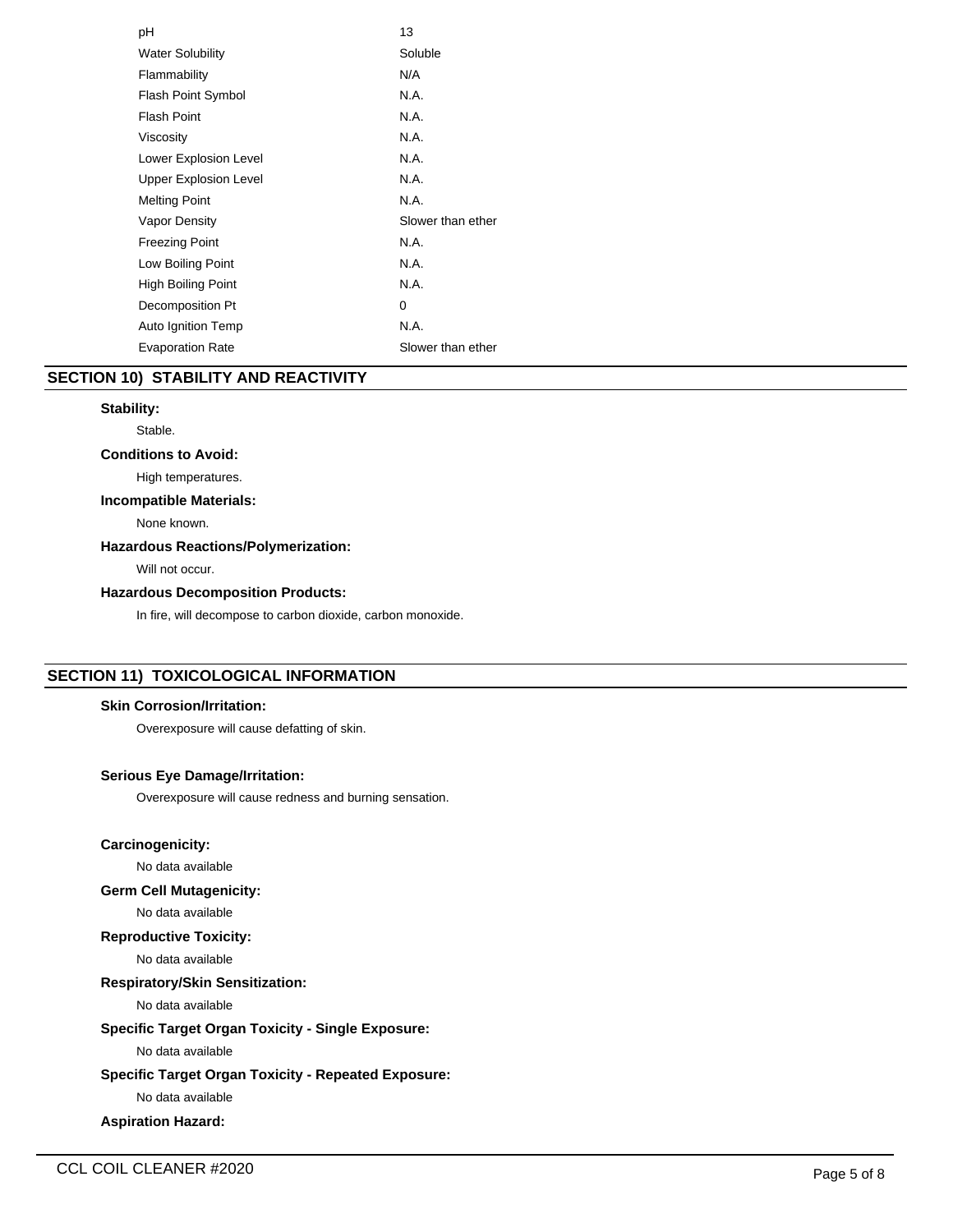No data available

#### **Acute Toxicity:**

Inhalation: effect of overexposure include irritation of respiratory tract, headache, dizziness, nausea, and loss of coordination. Extreme overexposure may result in unconsciousness and possibly death.

#### 0000067-63-0 ISOPROPYL ALCOHOL

LC50 (rat): 17000 ppm (4-hour exposure); cited as 12000 ppm (8-hour exposure) (18)

LD50 (oral, male rat): 4710 mg/kg (cited as 6.0 mL/kg) (19) LD50 (oral, mouse): 3600 mg/kg (20, unconfirmed) LD50 (dermal, rabbit): 12870 mg/kg (cited as 16.4 mL/kg) (14)

#### 0000111-76-2 ETHYLENE GLYCOL MONOBUTYL ETHER

LC50 (female rat): 450 ppm (4-hour exposure) (2)

LC50 (male rat): 486 ppm (4-hour exposure) (2)

LD50 (oral, male weanling rat): 3000 mg/kg (1)

LD50 (oral, 6-week old male rat): 2400 mg/kg (1) LD50 (oral, yearling male rat): 560 mg/kg (1)

LD50 (oral, female rat): 530 mg/kg; 2500 mg/kg (1)LD50 (oral, male mouse): 1230 mg/kg (1)

LD50 (oral, rabbit): 320 mg/kg (1)

LD50 (dermal, male rabbit): 406 mg/kg (cited as 0.45 mL/kg) (1)

0000075-28-5 ISOBUTANE

LC50 (mouse, inhalation): 520,000 ppm (52%); 2-hour exposure.(4)

#### 0000106-97-8 BUTANE

LC50 (mouse): 202000 ppm (481000 mg/m3) (4-hour exposure); cited as 680 mg/L (2-hour exposure) (9) LC50 (rat): 276000 ppm (658000 mg/m3) (4-hour exposure); cited as 658 mg/L (4- hour exposure) (9)

#### **Potential Health Effects - Miscellaneous**

0000067-63-0 ISOPROPYL ALCOHOL

The following medical conditions may be aggravated by exposure: dermatitis, respiratory disease. Developmental toxicity was seen in rat?s offspring at doses that were maternally toxic. Contact will cause moderate to severe redness and swelling, itching, tingling sensation, painful burning. May cause injury to the cornea of the eyes. Prolonged or repeated exposure may cause damage to any of the following organs/systems: liver. Ingestion studies on laboratory animals showed that very high oral doses caused increased liver and kidney weights.

#### 0000111-76-2 ETHYLENE GLYCOL MONOBUTYL ETHER

Can be absorbed through the skin in harmful amounts. May cause injury to the kidneys, liver, blood and/or bone marrow. Repeated overexposure may result in damage to the blood. Eye contact may cause corneal injury. Has been toxic to the fetus in laboratory animals at doses that are toxic to the mother.

# **SECTION 12) ECOLOGICAL INFORMATION**

#### **Toxicity:**

No data available.

# **Persistence and Degradability:**

No data available.

#### **Bio-Accumulative Potential:**

No data available.

#### **Mobility in Soil:**

No data available.

#### **Other Adverse Effects:**

No data available.

## **SECTION 13) DISPOSAL CONSIDERATIONS**

## **Water Disposal:**

Under RCRA, it is the responsibility of the user of the product, to determine at the time of disposal whether the product meets RCRA criteria for hazardous waste. Waste management should be in full compliance with federal, state, and local laws.

Empty containers retain product residue which may exhibit hazards of material, therefore do not pressurize, cut, glaze, weld or use for any other purposes. Return drums to reclamation centers for proper cleaning and reuse.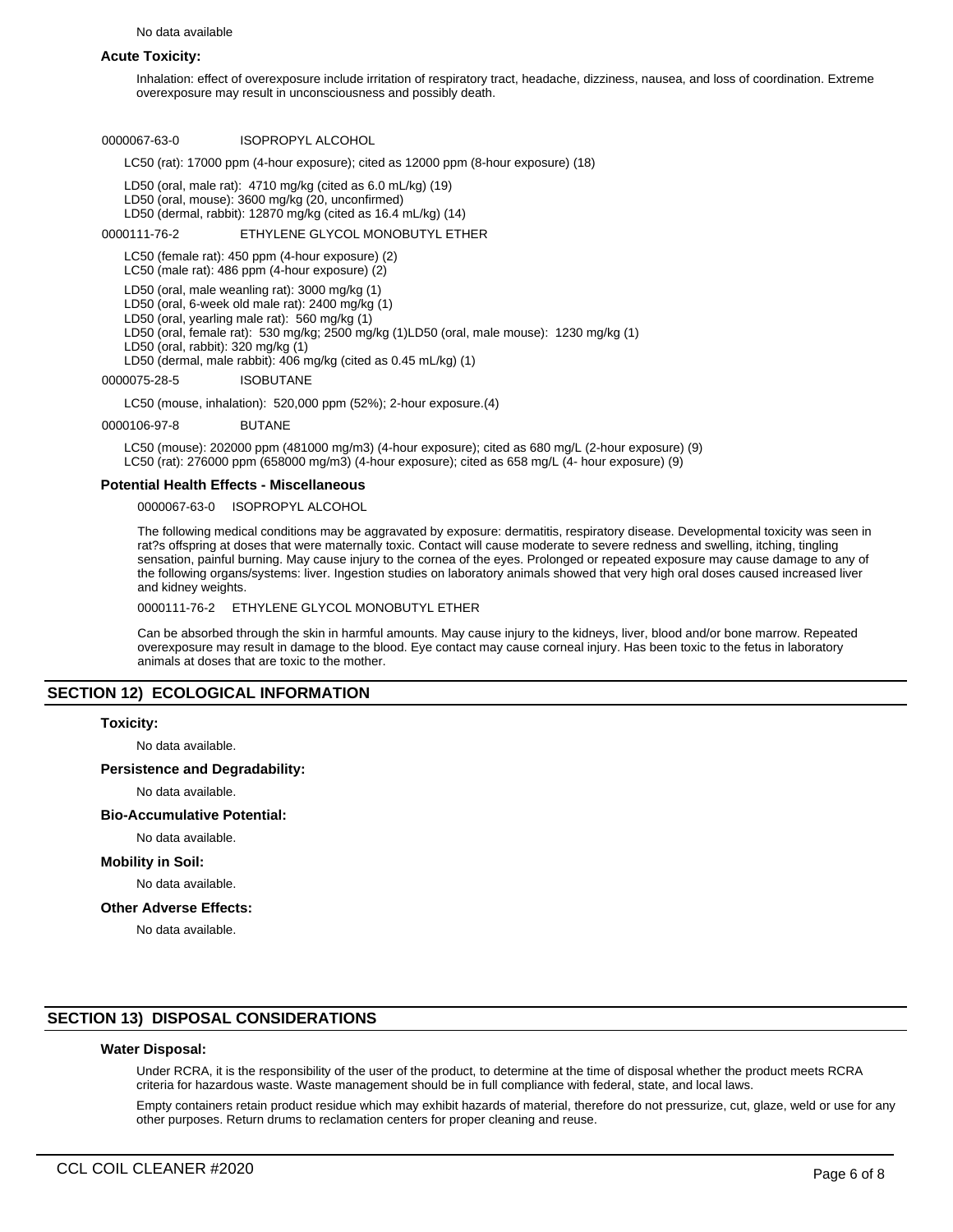## **U.S. DOT Information:**

Consumer Commodity, ORM-D

# **IMDG Information:**

Consumer Commodity, ORM-D

#### **IATA Information:**

Consumer Commodity, ORM-D

# **SECTION 15) REGULATORY INFORMATION**

| CAS          | <b>Chemical Name</b>                      | % By Weight    | <b>Requlation List</b>                                   |
|--------------|-------------------------------------------|----------------|----------------------------------------------------------|
| 0000067-63-0 | <b>ISOPROPYL ALCOHOL</b>                  |                | 0.1% - 1.9% SARA312, SARA313, VOC, TSCA, ACGIH, OSHA     |
| 0000074-98-6 | <b>PROPANE</b>                            |                | 1% - 2% SARA312, VOC, TSCA, ACGIH, OSHA                  |
| 0000075-28-5 | <b>ISOBUTANE</b>                          |                | 1% - 2% SARA312, VOC, TSCA, ACGIH                        |
| 0000106-97-8 | <b>BUTANE</b>                             |                | 2% - 4% SARA312, VOC TSCA, ACGIH                         |
| 0000111-76-2 | ETHYLENE GLYCOL<br><b>MONOBUTYL ETHER</b> |                | 2% - 5% CERCLA, SARA312, SARA313, VOC, TSCA, ACGIH, OSHA |
| 0006834-92-0 | SODIUM METASILICATE                       |                | 0.1% - 1.9% SARA312, TSCA                                |
| 0007732-18-5 | <b>WATER</b>                              | 55% - 98% TSCA |                                                          |

# **SECTION 16) OTHER INFORMATION**

#### **Glossary:**

\* There are points of differences between OSHA GHS and UN GHS. In 90% of the categories, they can be used interchangeably, but for the Skin Corrosion/Irritant Category and the Specific Target Organ Toxicity (Single and Repeated Exposure) Categories. In these cases, our system will say UN GHS.

ACGIH- American Conference of Governmental Industrial Hygienists; ANSI- American National Standards Institute; Canadian TDG-Canadian Transportation of Dangerous Goods; CAS- Chemical Abstract Service; Chemtrec- Chemical Transportation Emergency Center (US); CHIP- Chemical Hazard Information and Packaging; DSL- Domestic Substances List; EC- Equivalent Concentration; EH40 (UK)- HSE Guidance Note EH40 Occupational Exposure Limits; EPCRA- Emergency Planning and Community Right-To-Know Act; ESL- Effects screening levels; HMIS- Hazardous Material Information Service; LC- Lethal Concentration; LD- Lethal Dose; NFPA- National Fire Protection Association; OEL- Occupational Exposure Limits; OSHA- Occupational Safety and Health Administration, US Department of Labor; PEL- Permissible Exposure Limit; SARA (Title III)- Superfund Amendments and Reauthorization Act; SARA 313- Superfund Amendments and Reauthorization Act, Section 313; SCBA- Self-Contained Breathing Apparatus; STEL- Short Term Exposure Limit; TCEQ - Texas Commission on Environmental Quality; TLV- Threshold Limit Value; TSCA- Toxic Substances Control Act Public Law 94-469; TWA

- Time Weighted Value; US DOT- US Department of Transportation; WHMIS- Workplace Hazardous Materials Information System.